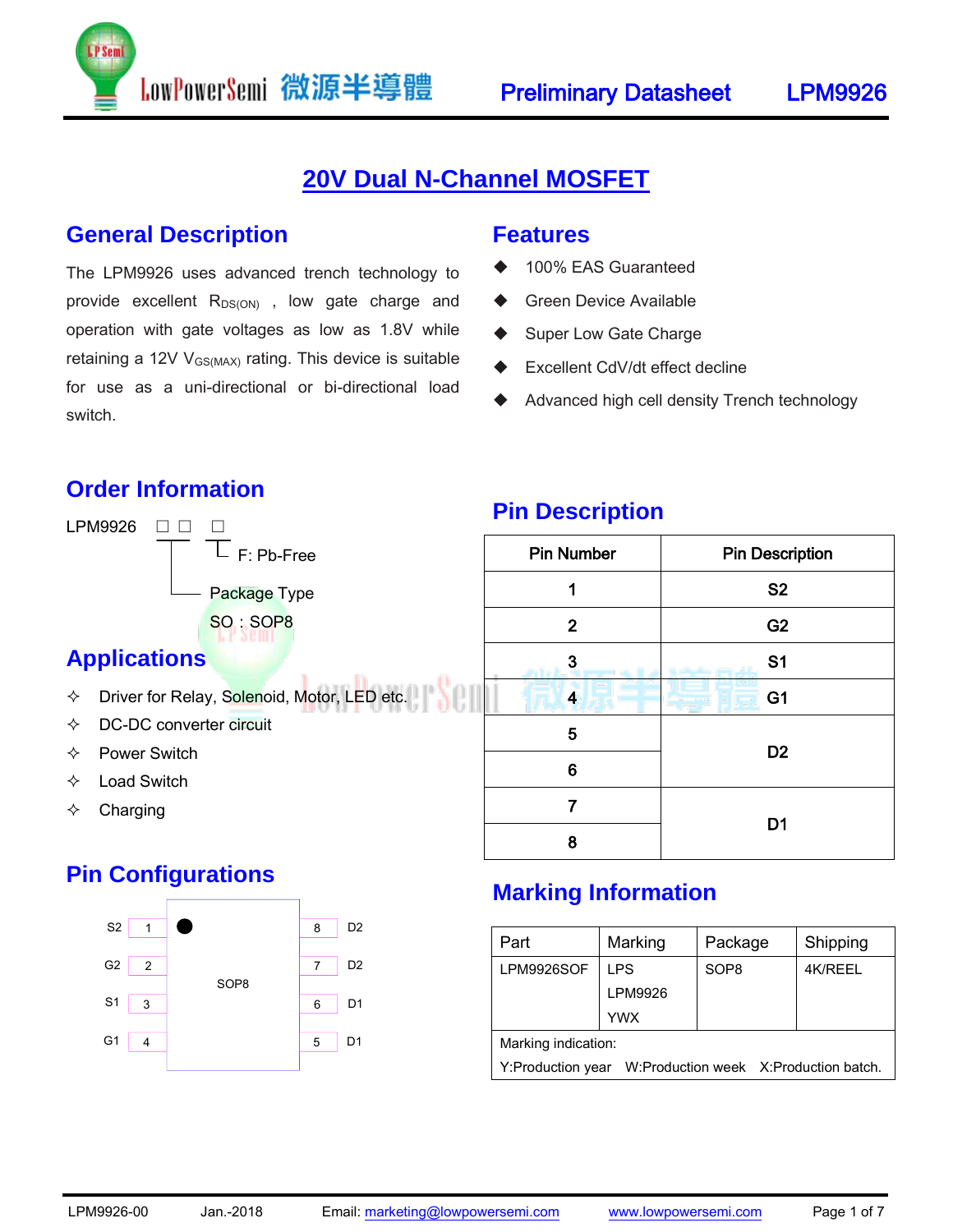

## **Absolute Maximum Ratings**

| Parameter                              |                    | Symbol            | <b>Maximum</b> | Unit |  |
|----------------------------------------|--------------------|-------------------|----------------|------|--|
| Drain-Source Voltage                   |                    | $V_{DS}$          | 20             | v    |  |
| Gate-Source Voltage                    |                    | $V_{GS}$          | ±12            |      |  |
| <b>Continuous Drain Current</b>        | $TA = 25^{\circ}C$ | ΙD                | 7.6            | A    |  |
|                                        | $TA=70^{\circ}C$   |                   | 6.1            |      |  |
| <b>Pulsed Drain Current</b>            |                    | <b>IDM</b>        | 38             |      |  |
| Power Dissipation                      | $TA = 25^{\circ}C$ | $P_D$             | $\overline{2}$ |      |  |
|                                        | $TA=70^{\circ}C$   |                   | 1.28           | W    |  |
| Junction and Storage Temperature Range |                    | $T_J$ , $T_{STG}$ | $-55$ to 150   | °C   |  |

## **Thermal resistance ratings**

| Parameter                           |                     | Symbol         | TYP | Unit |
|-------------------------------------|---------------------|----------------|-----|------|
| Junction-to-Case Thermal Resistance | t $\leq 10$ s       |                | 48  | °C/W |
| Junction-to-Case Thermal Resistance | <b>Steady State</b> | $R_{\theta$ JA | 74  | °C/W |
| Maximum Junction-to-Lead            | <b>Steady State</b> | Rejl           | 32  | °C/W |

**EPSEMID** 

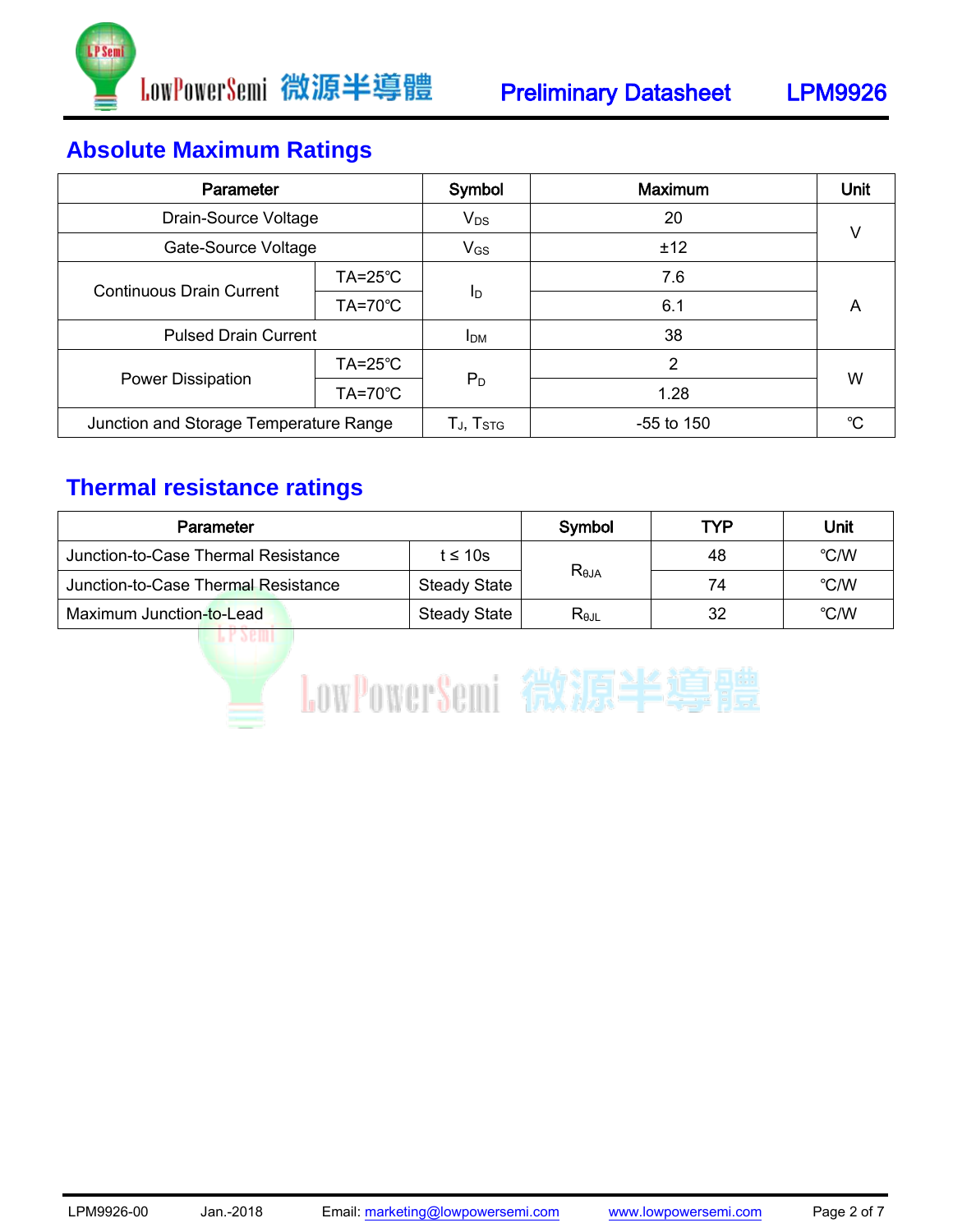

### **Electrical Characteristics**

#### **Electrical Characteristics (TJ=25**℃ **unless otherwise noted)**

| Symbol                                                           | Parameter                                | <b>Conditions</b>                                                  | Min | <b>Typ</b>     | Max  | <b>Units</b> |  |
|------------------------------------------------------------------|------------------------------------------|--------------------------------------------------------------------|-----|----------------|------|--------------|--|
| <b>STATIC PARAMETERS</b>                                         |                                          |                                                                    |     |                |      |              |  |
| <b>BV</b> <sub>DSS</sub>                                         | Drain-Source Breakdown Voltage           | $I_D = 250 \mu A$ , $V_{GS} = 0V$                                  | 20  |                |      | $\vee$       |  |
| <b>l</b> <sub>DSS</sub>                                          | Zero Gate Voltage Drain Current          | $V_{DS}$ =20V, $V_{GS}$ =0V                                        |     |                | 1    | μA           |  |
|                                                                  |                                          | $T_J = 55^{\circ}C$                                                |     |                | 5    |              |  |
| $I_{GSS}$                                                        | Gate-Body leakage current                | $V_{DS} = 0V$ , $V_{GS} = 12V$                                     |     |                | ±100 | nA           |  |
| $V_{GS(th)}$                                                     | Gate Threshold Voltage                   | $V_{DS} = V_{GS}$ , $I_D = 250 \mu A$                              | 0.4 | 0.75           | 1.1  | V            |  |
| $I_{D(ON)}$                                                      | On state drain current                   | $V_{GS}$ =10V, $V_{DS}$ =5V                                        | 38  |                |      | A            |  |
|                                                                  |                                          | $V_{GS}$ =10V, $I_D$ =7.6A                                         |     | 16.5           | 23   |              |  |
|                                                                  |                                          | $T_J = 125$ °C                                                     |     | 25             | 30   |              |  |
| $R_{DS(ON)}$                                                     | <b>Static Drain-Source On-Resistance</b> | $V_{GS} = 4.5V$ , $I_D = 7A$                                       |     | 18.5           | 28   | $m\Omega$    |  |
|                                                                  |                                          | $V_{GS}$ =2.5V, $I_D$ =6A                                          |     | 24             | 38   |              |  |
| <b>gFS</b>                                                       | Forward Transconductance                 | $V_{DS} = 5V$ , $I_D = 7.6A$                                       |     | 25             |      | S            |  |
| <b>V<sub>SD</sub></b>                                            | <b>Diode Forward Voltage</b>             | $Is=1A, VGS=0V$                                                    |     | 0.7            | 1    | V            |  |
| Maximum Body-Diode Continuous Current<br>$\mathsf{I}_\mathsf{S}$ |                                          |                                                                    |     |                | 2.5  | A            |  |
|                                                                  | <b>DYNAMIC PARAMETERS</b>                |                                                                    |     |                |      |              |  |
| $C_{iss}$                                                        | <b>Input Capacitance</b>                 |                                                                    |     | 525            |      | pF           |  |
| C <sub>oss</sub>                                                 | Output Capacitance                       | $V_{GS}$ =0V, $V_{DS}$ =15V, f=1MHz                                |     | 95             |      | pF           |  |
| C <sub>rss</sub>                                                 | Reverse Transfer Capacitance             |                                                                    |     | 75             |      | pF           |  |
| R <sub>g</sub>                                                   | Gate resistance                          | $V_{GS}$ =0V, $V_{DS}$ =0V, f=1MHz                                 |     | 1.7            |      | Ω            |  |
|                                                                  | <b>SWITCHING PARAMETERS</b>              |                                                                    |     |                |      |              |  |
| $Q_{g}$ (10V)                                                    | <b>Total Gate Charge</b>                 |                                                                    |     | 12.5           |      | nC           |  |
| $Q_g(4.5V)$                                                      | <b>Total Gate Charge</b>                 |                                                                    |     | $6\phantom{1}$ |      | nC           |  |
| $Q_{gs}$                                                         | Gate Source Charge                       | $V_{GS}$ =10V, $V_{DS}$ =15V, $I_{D}$ =7.6A                        |     | $\mathbf{1}$   |      | nC           |  |
| $Q_{gd}$                                                         | Gate Drain Charge                        |                                                                    |     | $\overline{2}$ |      | nC           |  |
| $t_{D(on)}$                                                      | Turn-On DelayTime                        |                                                                    |     | 3              |      | ns           |  |
| $t_{r}$                                                          | Turn-On Rise Time                        | $V_{GS}$ =10V, V <sub>DS</sub> =20V, R <sub>L</sub> = 2 $\Omega$ , |     | 7.5            |      | ns           |  |
| $t_{D(off)}$                                                     | <b>Turn-Off DelayTime</b>                | $RGEN=3 \Omega$                                                    |     | 20             |      | ns           |  |
| tf                                                               | <b>Turn-Off Fall Time</b>                |                                                                    |     | 6              |      | ns           |  |
| $t_{rr}$                                                         | Body Diode Reverse Recovery Time         | $I_F = 7.6A$ , dl/dt=100A/us                                       |     | 14             |      | ns           |  |
| $Q_{rr}$                                                         | Body Diode Reverse Recovery Charge       | $I_F = 7.6A$ , dl/dt=100A/µs                                       |     | 6              |      | nC           |  |

# Typical Characteristics

LPM9926-00 Jan.-2018 Email: marketing@lowpowersemi.com www.lowpowersemi.com Page 3 of 7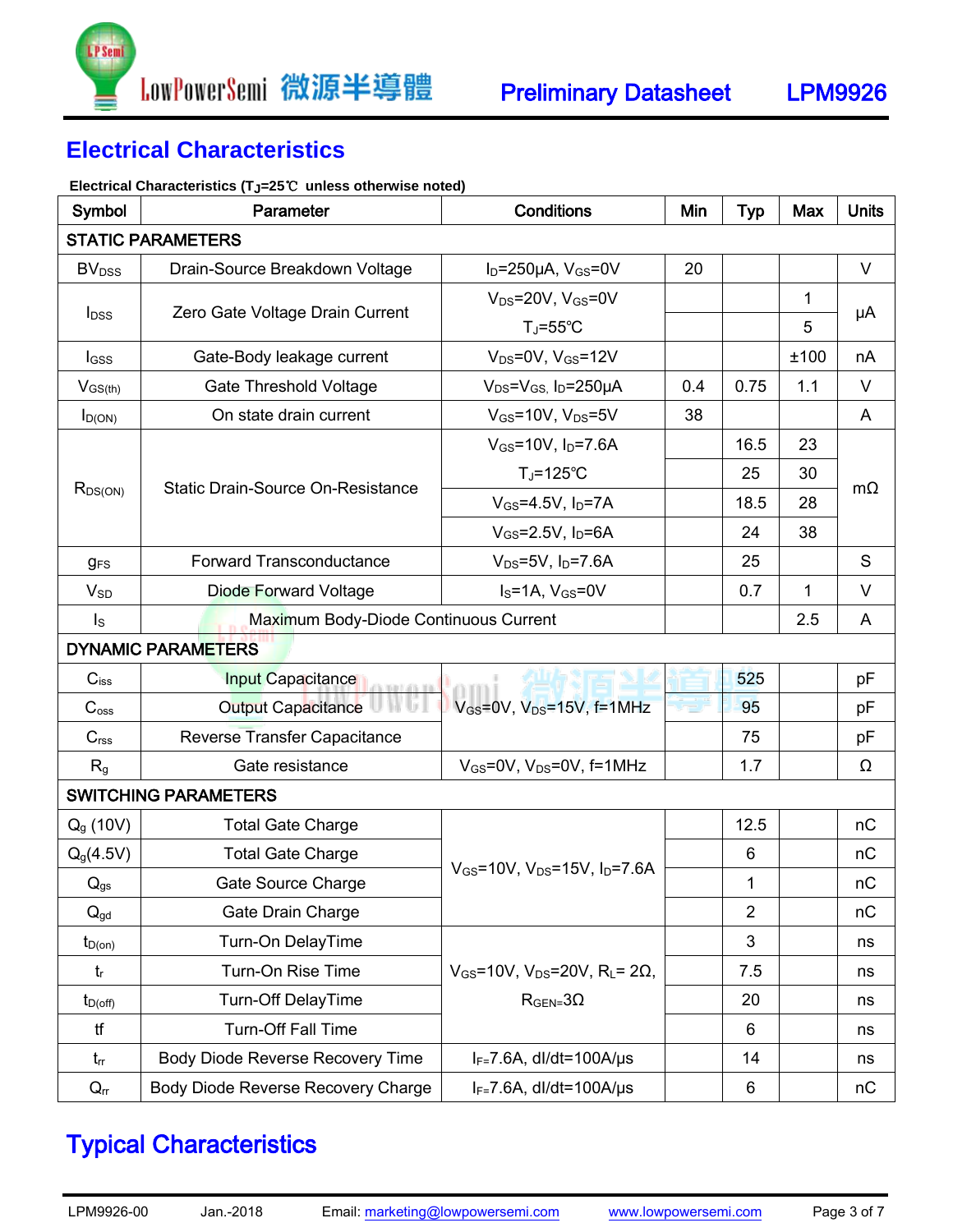

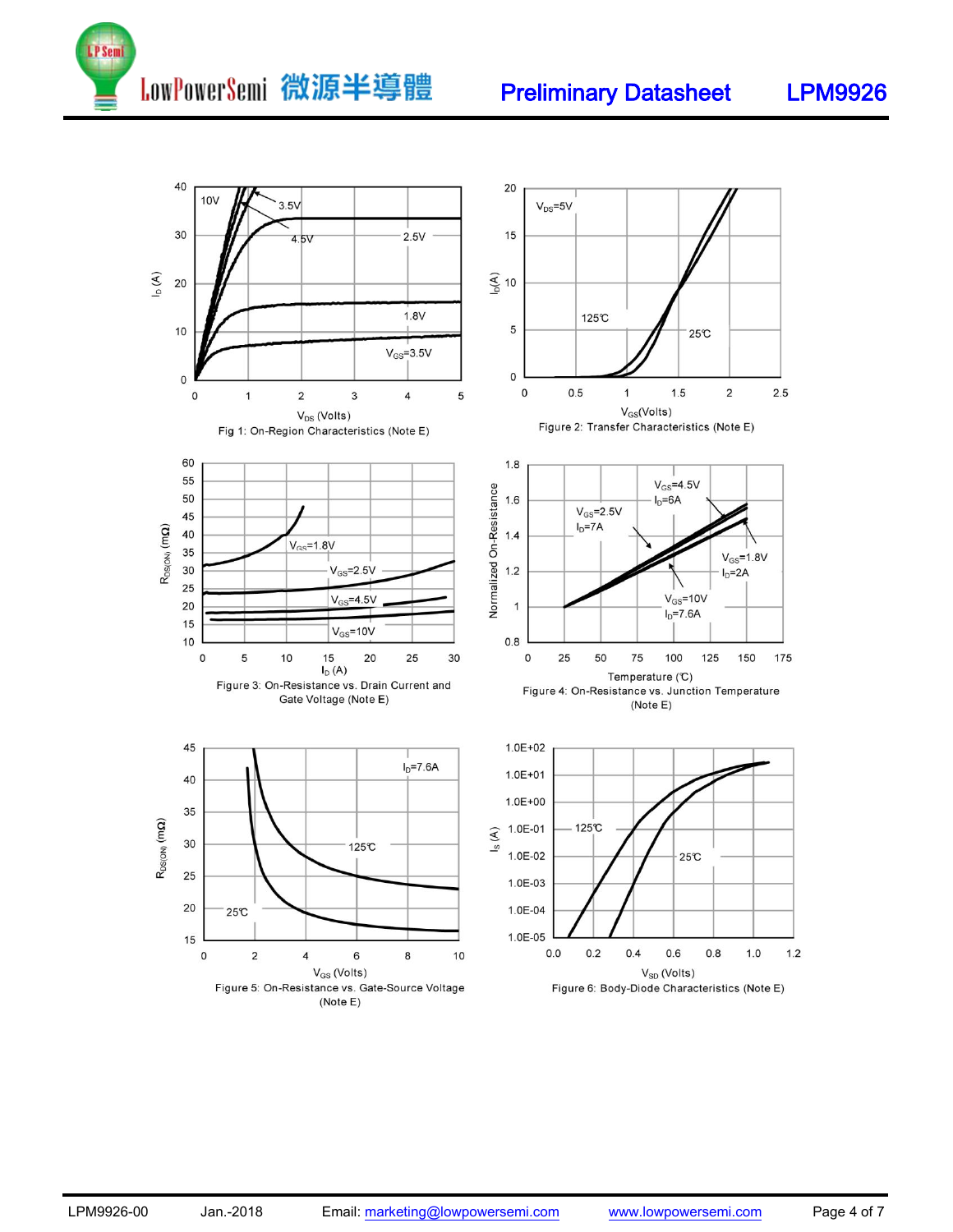



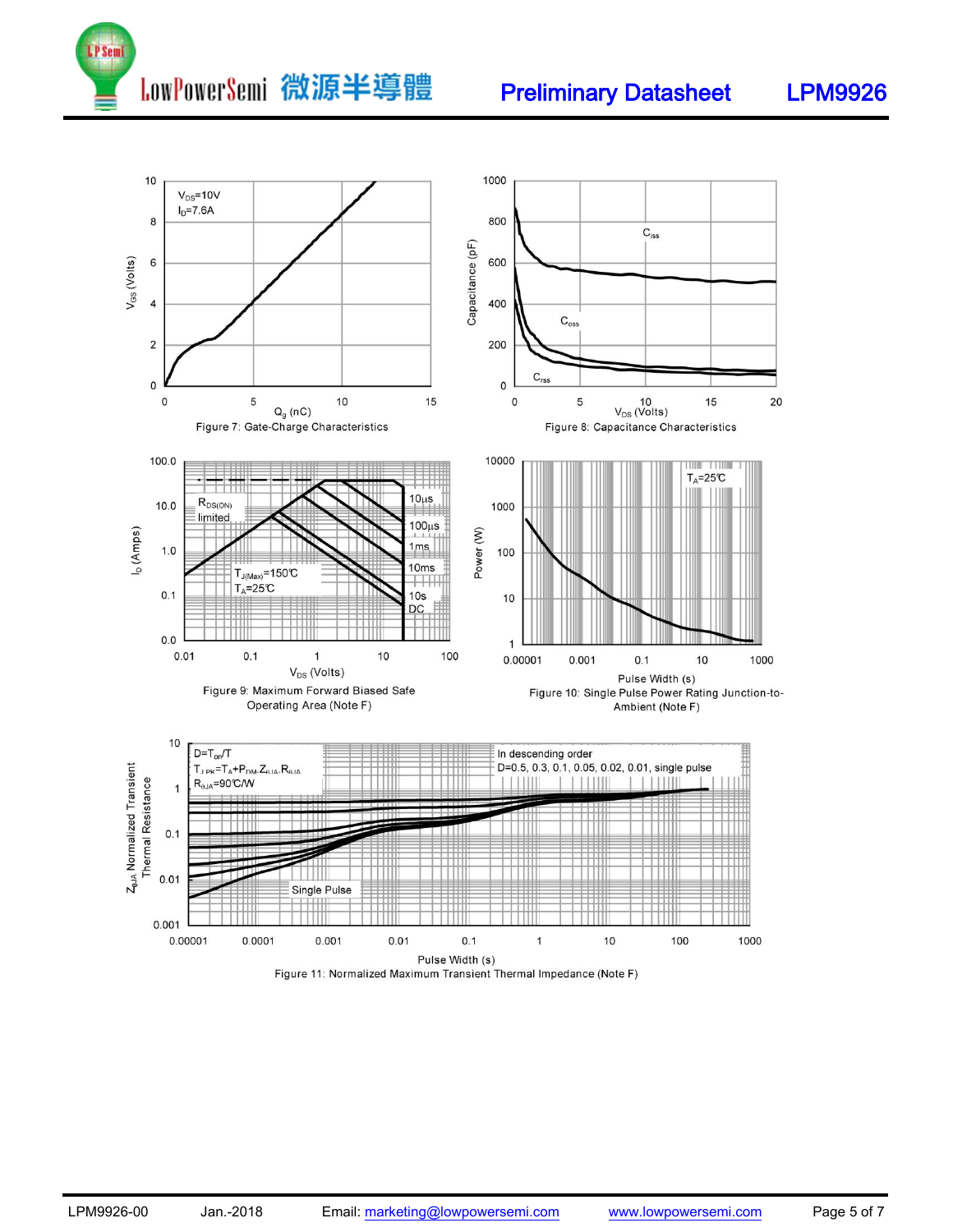

#### Gate Charge Test Circuit & Waveform



Charge







#### Diode Recovery Test Circuit & Waveforms